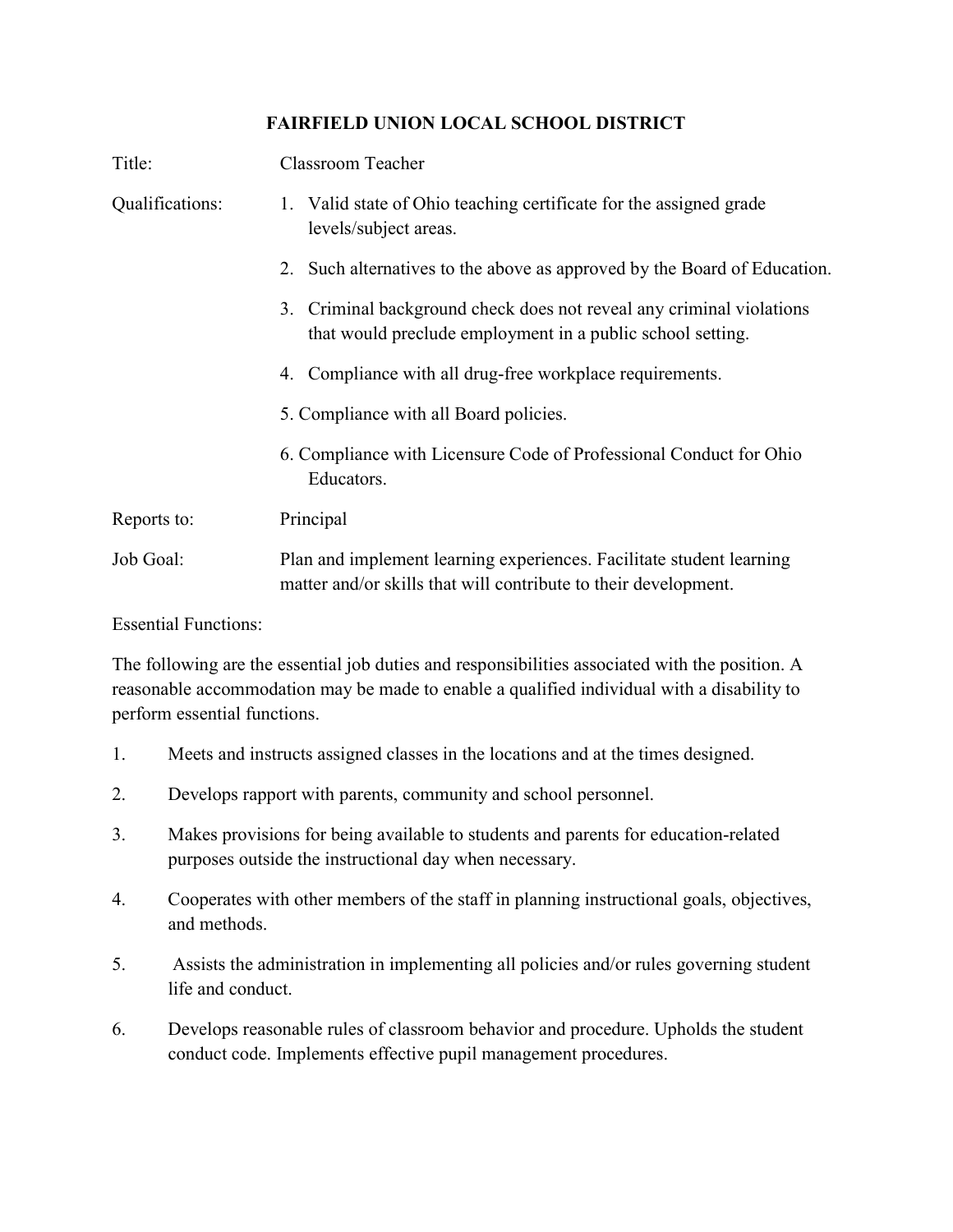- 7. Observes confidential nature of personally identifiable information relating to pupils, parents, or school personnel.
- 8. Strives to implement by instruction and action the district's philosophy of education, instructional goals, and objectives.
- 9. Guides the learning process toward the achievement of curriculum goals; establishes clear objectives for all lessons, units, and projects.
- 10. Evaluates student progress on a regular basis, both formally and informally.
- 11. Is alert to disabilities of students and seeks assistance of district specialists in meeting the needs of all students with disabilities.
- 12. Plans a program of study that meets the individual needs, interests, and abilities of students.
- 13. Creates a classroom environment that is conducive to learning and appropriate to the maturity and interests of students. Maintains a thorough understanding of subject material. Creates effective student learning experiences.
- 14. Employs a variety of instructional techniques and instructional media consistent with the needs and capabilities of the individuals or student groups involved.
- 15. Works to establish and maintain open lines of communication with students and their parents concerning both the academic and behavioral progress of all assigned students.
- 16. Assists in the selection of books, equipment, and other instructional materials.
- 17. Supports school activities through participation and/or attendance.
- 18. Attends staff meetings and serves on staff committees, subject to the Negotiated Agreement.
- 19. Maintains accurate, complete, and correct records as required by law, district policy, and administrative regulation.
- 20. Provides for own professional growth through an ongoing program of reading, workshops, seminars, conferences and/or advanced course work.
- 21. Takes all necessary and reasonable precautions to protect students, equipment, materials, and facilities.
- 22. Prepares for classes assigned and shows written evidence of preparations.
- 23. Meets deadlines as established by the administration.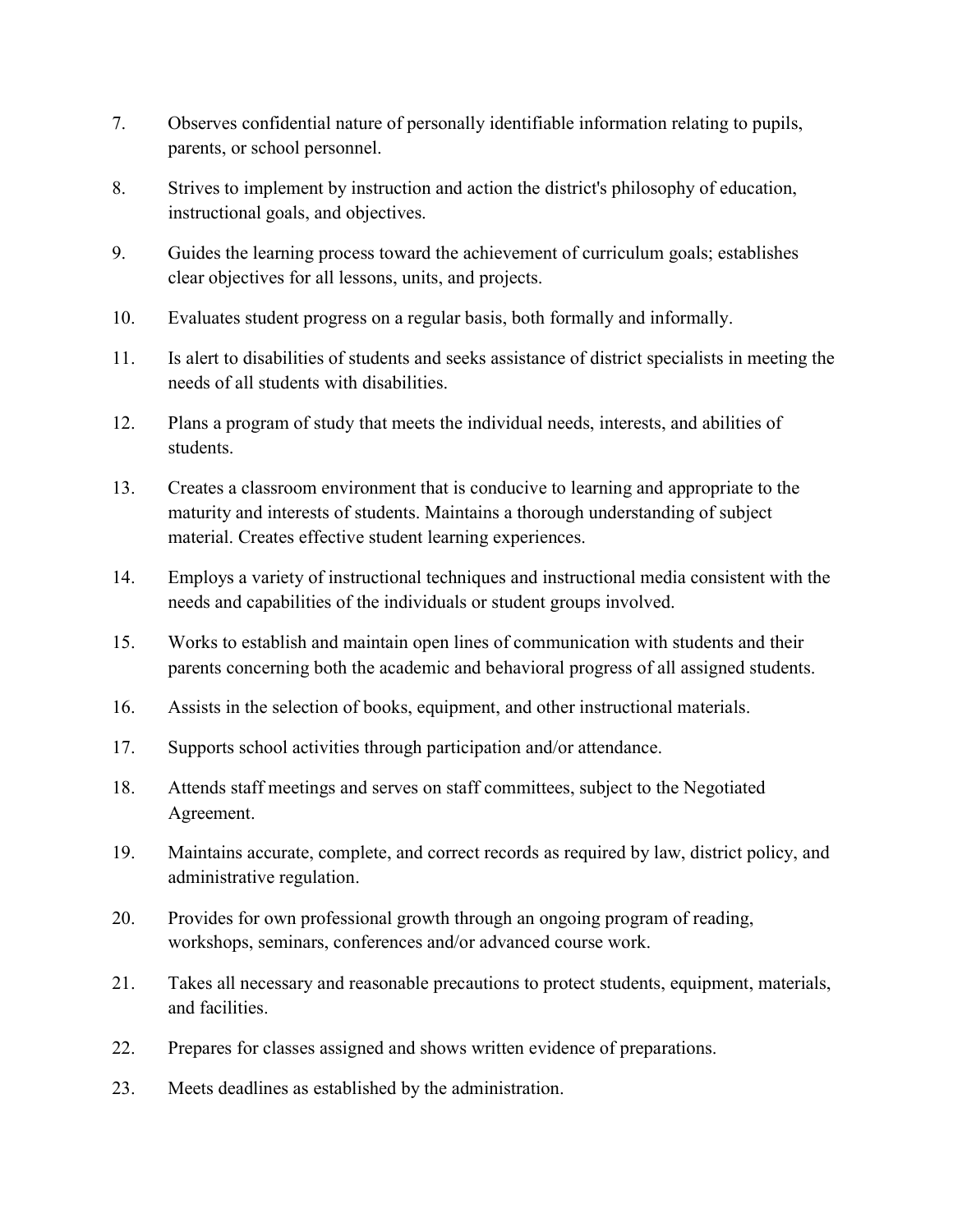- 24. Other reasonable duties and responsibilities assigned by the building principal.
- 25. Develops lesson plans that reflect course of study.
- 26. Provides instruction to students that reflects course of study.
- 27. Dresses professionally and appropriately.
- 28. Assists the Intervention Specialist and/or 504 District Representative to prepare and implement Section 504, Individualized Education Plans (IEP), and/or other interventions for assigned students meeting eligibility requirements. The primary responsibility for preparing the IEP/504 plan shall rest with the Intervention Specialist and/or the 504 District Representative.
- 29. Maintains a professional demeanor with students and parents.
- 30. Provides appropriate supervision for all students.

Skill and Abilities Required:

The following personal abilities and skills are required to successfully carry out essential functions.

- Physical ability to supervise students of various ages and activity levels.
- Ability to organize tasks and manages time effectively.
- Ability to effectively manage individual, group, and organizational interactions.
- Effectively uses listening, observation, reading, verbal, nonverbal, and writing skills.
- Uses diplomacy and exercises self-control when dealing with other individuals.
- Maintenance of regular and predictable attendance and consistent punctuality.

Work Duties/Environment may involve:

- swift movement, lifting, carrying, and moving work-related supplies/equipment.
- traveling to meetings and work assignments.
- working under time constraints to meet deadlines.
- exposure to blood-borne pathogens, bodily fluids, blood, and communicable diseases.
- occasional interaction with aggressive, disruptive, and/or unruly individuals.
- regular requirement to sit, stand, walk, talk, hear, see, read, speak, reach, stretch with hands and arms, stoop, crouch, and kneel.
- lifting and carrying of instructional/office supplies and materials up to a maximum of 20 pounds.
- repetitive hand motion, e.g., typing, computer, writing.